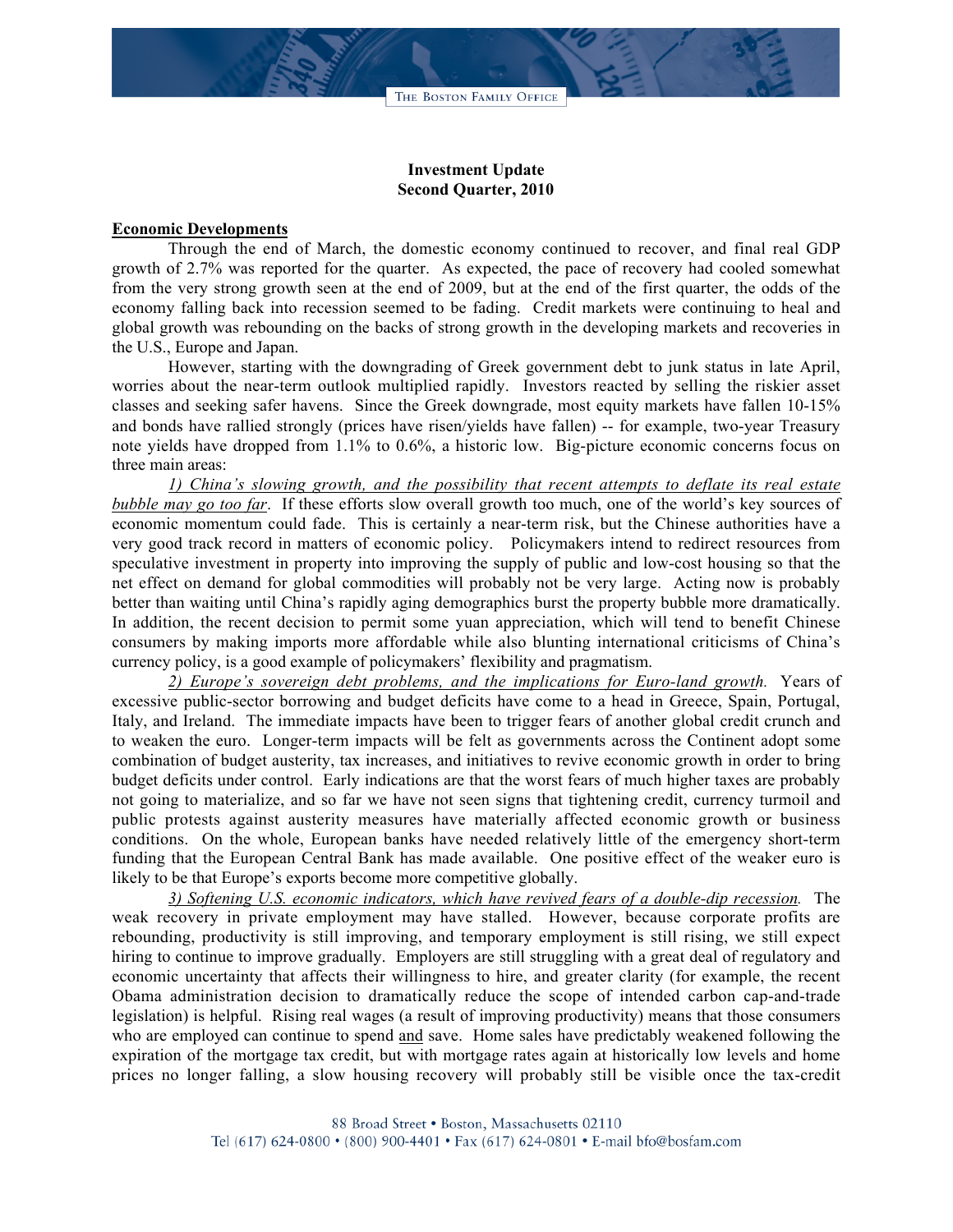distortions have worked through the system. The manufacturing sector is still expanding, though the most recent June readings of manufacturing data do indicate that the sector is not expanding as rapidly as it had been. This is also true in China and in Europe, but that in and of itself should not be alarming – the recoveries in the manufacturing sectors have been so rapid and sharp that they had to eventually slow, and "slowing" is different from and better than "contracting." Similarly the U.S. service sector, which represents a much larger share of the overall economy than manufacturing, has slowed, but the June data to be released in July will still likely show continuing expansion.

We are reasonably optimistic that these current concerns will prove to be overdone, but some time will have to pass before it is clear how each problem is being resolved. In the meantime, since investors are still quite skittish after the experience of the 2007-2009 bear market, we can expect markets to continue to be unusually volatile in reaction to new data. An interesting longer-term question is whether Russia will be admitted to the World Trade Organization, and what the effects of its membership might be. China's admittance to the WTO in 2001 arguably ignited a significant acceleration of global economic growth.

## **Equity Markets**

Beginning in late April, stock markets have sold off on incrementally negative economic news, although analysts' estimates for company earnings this year and next have not changed much. Current



consensus estimates for the S&P 500 put 2010 and 2011 earnings at \$79.50 and \$92.20 respectively, compared to the recent high of \$88.17 in 2006 and low of \$65.27 in 2009. If these estimates are close to being accurate, then stock valuations look reasonably cheap at 12.9 and 11.2 times forward earnings. Admittedly that is a big "if" in the current environment, but we can count on an ongoing focus on cost controls to help achieve those estimates, plus some revenue growth is likely, which will also help. On the negative side, the euro's recent weakness will be a headwind this

reporting season for companies with significant business in Europe.

Companies will begin to report quarterly earnings next week, and another round of generally strong results should help to offset investors' macroeconomic concerns. However, as long as fears of a potential double-dip recession are in the air, it is quite possible that even unequivocally good second quarter results will not be enough to rally stock prices in the short run.